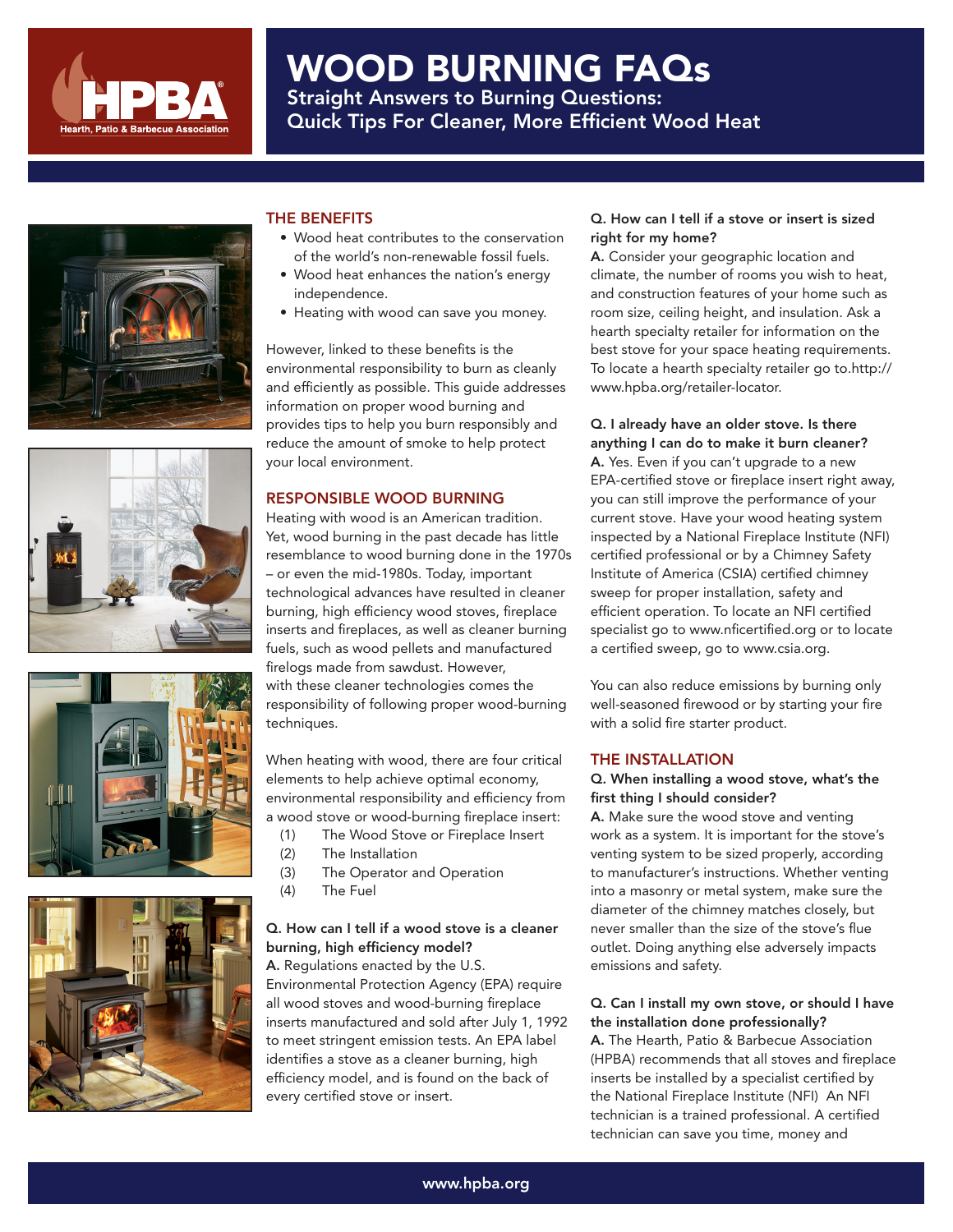frustration. Plus, it will give you the confidence that your stove is installed properly and safely. To locate an NFI certified specialist, go to www.nficertifed.org.

#### Q. Where can I find a certified installer?

A. A hearth specialty retailer can provide you with installation by an NFI certified professional. Ask the retailer about the installer's credentials. Does the installer have experience with the make and model of the stove you are buying? Is the installer NFI certified? To find a retailer with an NFI certified installer, go to http://www.hpba.org/retailer-locator.

#### Q. What is the National Fireplace Institute (NFI)?

A. NFI is the hearth industry's national certification agency and is part of the Hearth, Patio & Barbecue Education Foundation (HPBEF). HPBEF is a nonprofit foundation formed to promote the safe and efficient installation, maintenance and operation of solid fuel appliance systems. The Foundation offers educational programs designed to upgrade the skills of professional installers and fire code inspectors. NFI certification credentials are awarded to professionals who pass a comprehensive examination. The credential must be renewed every three years to remain valid. To locate an NFI certified specialist, go to http:// www.nficertified.org.

# THE OPERATOR

#### Q. How can I tell if I am operating my wood stove properly?

A. Check the smoke coming out of your wood stove chimney; the smoke is your operational barometer. If your fire is burning properly, you should only see the white transparent steam of evaporating water. The darker the color of the smoke (unburned fuel), the less efficiently you are operating the appliance. It may be necessary to adjust the operation of your wood stove to decrease the smoke.

#### Q. Why is wood smoke undesirable?

A. Smoke, in the form of solid particles (particulate) and volatile gases, is unburned fuel. An improperly operated wood stove fails to achieve the high combustion temperatures necessary to burn the particulate and ignite the gases. These gases and particulate contain half the heating potential of your firewood. The loss of this fuel up the chimney amounts to a loss of efficiency. Improperly operated wood stoves can also adversely affect air quality. However, the use of EPA-certified wood stoves and wood burning fireplace inserts, combined with the proper operation of all wood burning stoves and inserts, can decrease the level of polluting emissions by up to 85 percent.

## Q. Are there times when my wood stove or fireplace insert will emit more smoke?

A. There are two periods in the operation of a wood stove most vulnerable to creating smoky emissions -- during startup and during refueling. However, these smoky periods can be dramatically minimized by proper operation.

### Q. What can I do to minimize the amount of smoke at startup and refueling?

A. Create the drafting conditions necessary to maintain clean combustion. "Good drafting condition" occurs when your chimney consistently draws air into the wood stove at a high enough rate to prove adequate oxygen for complete burning. To create this draft, you must "preheat the chimney." Some chimneys require longer preheating periods than others, depending upon their height, outside exposure and construction. Typically, preheating requires 5-15 minutes of vigorous firing.

#### Q. How do I preheat my chimney?

A. At startup, remove all but a thin layer of ashes from your firebox. Insert five to ten crumpled individual pieces of newspaper and dry, finely split kindling or a fire starter. Firmly open the air supply (dampers) to the wood stove and ignite the paper on all sides. You may find it necessary to leave the stove door slightly ajar during the first few moments of the fire. After the first load ignites, add more kindling until the chimney is preheated. The fire should burn briskly and be full of flame during the startup if you are operating the wood stove properly.

When reloading, rake the remaining pieces of hot charcoal forward to the front center of your firebox, place finely split pieces of wood in the back and on the charcoal bed and fully open the air supply. Using smaller pieces of wood during reloading encourages rapid reheating of the chimney.

You'll know the chimney is preheated when each large piece of wood you add to the fire burns vigorously, without a loss in intensity of the fire. Keep listening to the sound of the air entering the stove. A constant and rising movement of air signals that good drafting conditions have been achieved.

Some wood stove manufacturers provide specific guidelines for startup and preheating phases involving the indirect monitoring of chimney exhaust temperatures. Typically, chimney connector temperatures must reach 500-600 degrees F. before the chimney is fully primed. Follow your manufacturer's instructions when temperature and startup procedures are specified.

#### Q. Once I have preheated my chimney, how should I operate the stove?

A. Although all wood stoves require preheating during startup and reloading, their operation afterwards vary somewhat. Wood stoves using catalytic combustors require the monitoring of temperatures and air supply to ensure the catalyst engages at appropriate times in the combustion cycle. Generally, catalytic stoves require lower combustion temperatures in the firebox to burn cleanly. At 500-1000 degrees F., the catalyst ignites, burning the volatile gases and particulate. Non-catalytic stoves attain much higher temperatures in the combustion path before the gases and particulate burn. Always refer to your wood stove